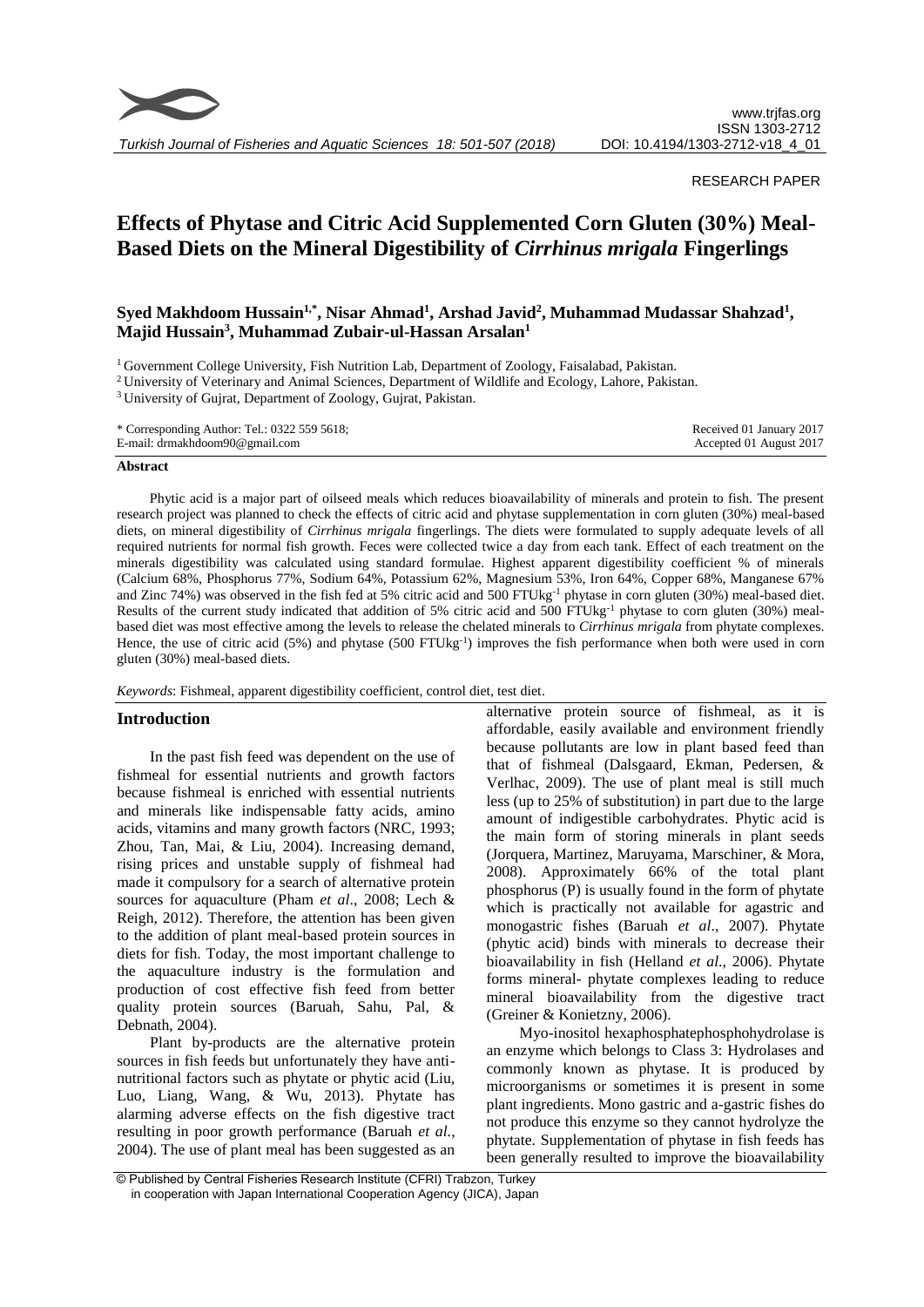and utilization of plant phosphorus by fish (Cao *et al*., 2007; Hussain *et al*., 2016).

The organic acids in feed have been shown to make complexes with Calcium (Ca), Phosphorus (P), Magnesium (Mg), Zinc (Zn) etc. which result in improvement in digestibility of these minerals. Addition of citric acid (CA) to diet for *Cyprinus carpio* has been reported to increase the release of P from phytate in vitro (Khajepour & [Hosseini,](http://www.sciencedirect.com/science/article/pii/S0377840111004159) 2012a). There has been considerable research regarding the effect of dietary acidification on mineral utilization in terrestrial animals, yet studies on fish have been very limited. A recent study has shown that the addition of CA and phytase to fish feed improved P and Ca contents in Beluga (*Huso huso*) fed with SBM diets (Khajepour & [Hosseini,](http://www.sciencedirect.com/science/article/pii/S0377840111004159) 2012b; Liu *et al.*, 2013). Combining a low dose of citric acid with phytase supplemented diets significantly increased the positive effects of the enzyme (Phromkunthong, Nuntapong, & Gabaudan, 2010).

*Cirrhinus mrigala* commonly known as "mori", one of the major carp species cultured in Pakistan, is a bottom feeder and it feeds on vegetable debris and decaying organic matter. The survival and growth rate of *C. mrigala* depends on the optimum water temperature (Gaddowski & Caddel, 1991). *Cirrhinus mrigala* is grown with other species of major carps and Chinese carps and are generally fed with diets formulated and prepared mixing some feed ingredients of plant by-products (Hussain *et al*., 2010; Hussain, Javed, Javid, Javid, & Hussain, 2011). *Cirrhinus mrigala* is cultured in polyculture system semi-intensively and it has high commercial value. For the better success of carp farming system, the use of cost effective feed has become necessary to control the economic values of fish farm (Abid & Ahmed, 2009).

Corn gluten meal (CGM) was used as ingredient substitute due to its low price and rich nutrient contents (Hu, Ferrell, Lim, & Davis, 2012). Several studies have been published on digestibility of CGM indicating good results for inclusion levels below 40% of the dietary protein for different species of fish (Alliot, Pastoreaud, Pelaez, & Metailler, 1979; Davies, Williamson, Robinson, & Bateson, 1989). Digestibility of CGM is high, generally, with reported values of 95% and 96% for carp and trout respectively (Pongmaneerat & Watanabe, 1991; [Morales,](http://www.sciencedirect.com/science/article/pii/S0377840113000564) [Saenz,](http://www.sciencedirect.com/science/article/pii/S0377840113000564) [Márquez,](http://www.sciencedirect.com/science/article/pii/S0377840113000564) [Díaz,](http://www.sciencedirect.com/science/article/pii/S0377840113000564) & [Moyano,](http://www.sciencedirect.com/science/article/pii/S0377840113000564) 2013).

The objective of the present study was to investigate synergistic effects of citric acid and phytase supplementation on mineral digestibility of *C. mrigala* fingerlings fed with corn gluten (30%) mealbased diet. This study would be also helpful for the development of cost effective and environmentally friendly fish feeds.

## **Materials and Methods**

This study was conducted in the Fish Nutrition

Laboratory, Department of Zoology Government College University, Faisalabad. The area lies between latitude 31.4166° North and the longitude 73.0707° East.

## **Experimental Fish and Systems**

*Cirrhinus mrigala* fingerlings were purchased from Fish Seed Hatchery, Satiana Road Faisalabad. The fingerlings were acclimatized in laboratory under experimental conditions for fifteen days in fish tanks (GCUF system) that were specially designed for the collection of fecal material. During the acclimatization period, the fish were fed twice daily on the basal diet used in subsequent digestibility study (Allan & Rowland, 1992). Water quality parameters particularly temperature, salinity and dissolved oxygen (DO) were monitored. Oxygen was provided twenty-four hours to fish throughout the study period (60 days) by capillary system. Sodium chloride (5 g/L) solution was used to the treatment of ectoparasites (if present) as well as to prevent fungal infection of the *C. mrigala* fingerlings before starting the experiment (Rowland & Ingram, 1991).

Corn gluten (30%) meal was used as test ingredient to formulate the experimental diet. The diet was divided into three groups, each being 3 kg. Citric acid was added at the level of 0 g  $(0\%)$ , 75 g  $(2.5\%)$ and 150 g (5%) respectively. The experimental diets were divided into nine test diets with graded levels (0, 500 and 1000 FTU kg-1 ) of phytase. The nine test diets supplemented with citric acid and graded levels of phytase were fed to nine groups of fish stocked in the experimental tanks. Each of the treatment had three replicates with 15 fingerlings  $(5.62\pm0.06 \text{ g})$  in each replicate. Total duration of the experiment was 60 days. The experiment was arranged in completely randomized design (CRD).

#### **Experimental Feed Formulation and Preparation**

The feed ingredients (Table 1) were purchased from local market and were analyzed for chemical compositions following AOAC (1995) standard methods, prior to the formulation of the experimental diets (Table 2). The feed ingredients were finely ground to pass through a 0.5 mm sieve. All ingredients were mixed in an electric mixer for 8 minutes and fish oil was gradually added during mixing of the diet. During mixing of ingredients, 10% water was also added to form suitable dough and the latter was extruded using SYSLG30-IV experimental extruder to produce pellets (3 mm). The above procedure was followed to formulate the nine corn gluten (30%) meal-based test diets. The required inclusion levels  $(0, 500$  and  $1000$  FTU kg<sup>-1</sup>) of phytase (Phyzyme® XP 10000 FTU g-1 ; Danisco Animal Nutrition, Fin-65101 Vaasa, Finland) were prepared in 25 ml distilled water and sprayed on 1 kg of test diets (Robinson, Li, & Manning, 2002). The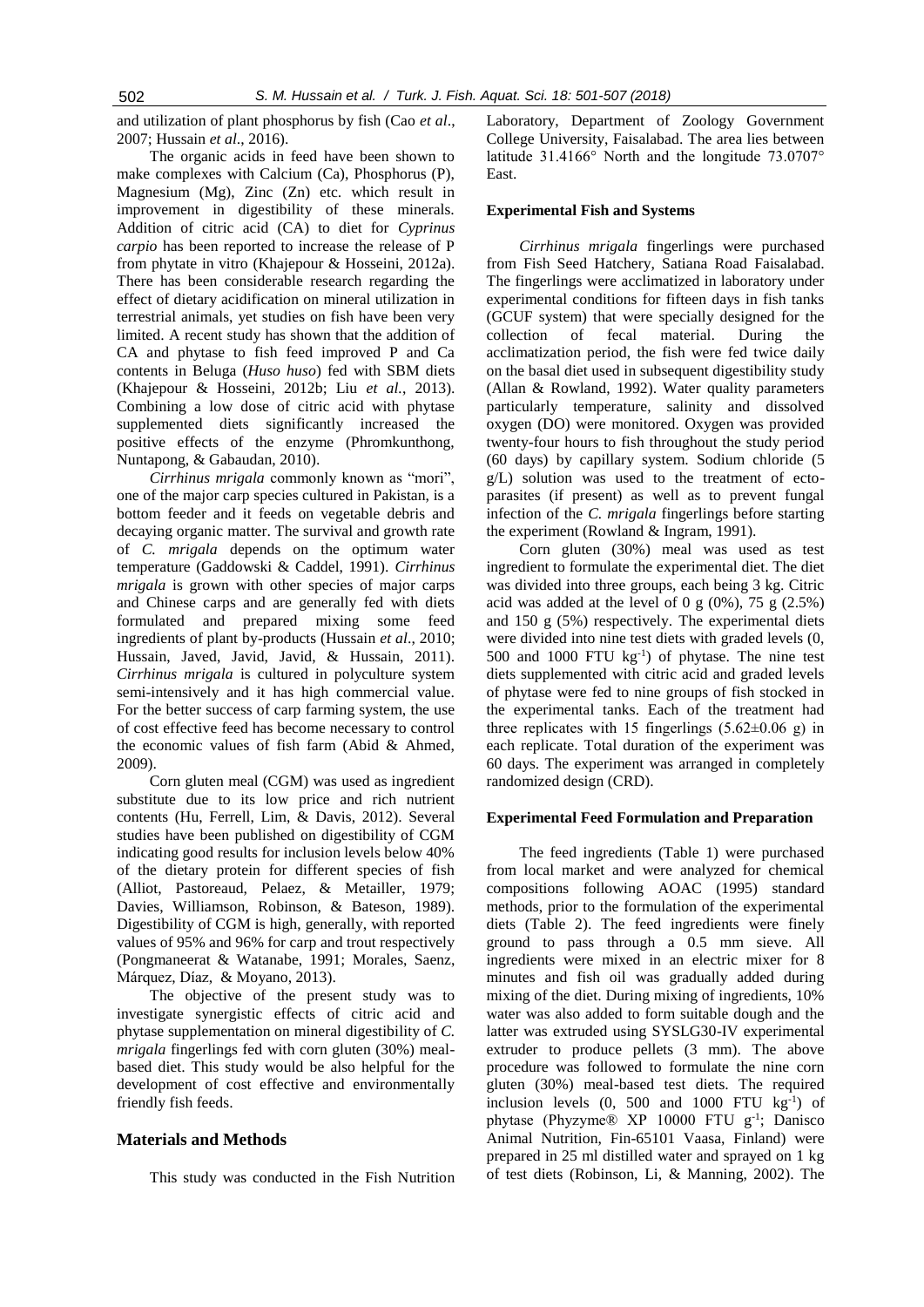| Ingredients           | Test   | Test    | Test     | Test     | Test   | Test    | Test     | Test      | Test    |
|-----------------------|--------|---------|----------|----------|--------|---------|----------|-----------|---------|
|                       | diet-I | diet-II | diet-III | diet-IV  | diet-V | diet-VI | diet-VII | diet-VIII | diet-IX |
| Citric acid $(\% )$   | 0      | 2.5     |          | $\theta$ | 2.5    | 5       | $\Omega$ | 2.5       |         |
| Fishmeal              | 12     | 12      | 12       | 12       | 12     | 12      | 12       | 12        | 12      |
| Corn gluten $(30)$    | 56     | 56      | 56       | 56       | 56     | 56      | 56       | 56        | 56      |
| Rice polish           | 12     | 12      | 12       | 12       | 12     | 12      | 12       | 12        | 12      |
| Wheat flour*          | 10     | 7.5     |          | 10       | 7.5    | 5       | 10       | 7.5       |         |
| Fish oil              | 6      | 6       | 6        | 6        | 6      | 6       | 6        | 6         | 6       |
| Vitamin premix        |        |         |          |          |        |         |          |           |         |
| Minerals              |        |         |          |          |        |         |          |           |         |
| Ascorbic acid         |        |         |          |          |        |         |          |           |         |
| Chromic oxide         |        |         |          |          |        |         |          |           |         |
| Phytase FTU $kg^{-1}$ | 0      | 0       |          | 500      | 500    | 500     | 1000     | 1000      | 1000    |

**Table 1.** Ingredient compositions (%) of corn gluten (30%) meal-based diets

\*Phytase enzyme was used at the expense of Wheat flour

**Table 2.** Chemical compositions (%) of feed ingredients

| Ingredients               | Dry Matter | Crude<br>Protein | Crude Fat | Crude<br>Fiber | Ash   | Gross Energy<br>(kcal/g) | Carbohydrates |
|---------------------------|------------|------------------|-----------|----------------|-------|--------------------------|---------------|
| Fishmeal                  | 91.63      | 47.15            | 7.56      | 1.09           | 25.23 | 2.13                     | 16.84         |
| Wheat flour               | 92.45      | 10.57            | 2.28      | 2.49           | 2.24  | 2.89                     | 79.53         |
| Corn gluten<br>(30%) meal | 93.71      | 29.19            | 5.36      | 6.42           | 12.09 | 4.59                     | 42.35         |
| Rice polish               | 94.09      | 12.34            | 13.04     | 12.87          | 11.07 | 3.65                     | 47.03         |

control diet  $(0$  FTU kg<sup>-1</sup>) was sprayed with an equal volume of distilled water to maintain similar moisture contents. All the prepared diets were air dried (under shady place) and stored at 4°C before use.

#### **Feeding Protocol and Sample Collection**

The *C. mrigala* fingerlings were fed two times a day (morning 8:00 am and afternoon 2:00 pm). Fingerlings in each tank were bulk weighed every 15th day during experiment to assess the weight gain of *L. rohita* fingerlings. The fish were fed at 5% of their live wet weight and subsequently adjusted on daily basis intake*.* From each tank the uneaten diet was drained out after a feeding period of two hours. Before the refilling with water, the tanks were washed completely to remove the particles of uneaten diets. Feces were collected from the fecal collection tube of each tank after three hours of feeding session. Care was taken to avoid the breaking of the skinny fecal filaments in order to minimize mineral discharge. Fecal material of each replicated treatment was dried in oven at 60°C and stored (in plastic bowls with lid) for further chemical analysis. The experiment lasted for 60 days for the collection of approximately 5 g feces of each replicate.

## **Chemical Analysis of Feed and Feces**

The samples of feed ingredients, experimental diets and feces were homogenized by standard

methods (AOAC, 1995). Moisture was determined by oven-drying at 105°C for 12h. Diets and feces samples were digested in boiling nitric acid and perchloric acid mixture (2:1) by following standard methods (AOAC, 1995). After appropriate dilution, mineral contents such as calcium (Ca), magnesium (Mg), iron (Fe), copper (Cu), zinc (Zn) and manganese (Mn) were estimated using Atomic Absorption Spectrophotometer (Hitachi Polarized Atomic Absorption Spectrometer, Z-8200). Calibrated standards for mineral estimation were prepared from commercially available standards (AppliChem® Gmbh Ottoweg4, DE-64291 Darmstadt, Germany). The estimation of sodium and potassium was done through flame photometer (Jenway PFP-7, UK). Phosphorus (P) was analyzed calorimetrically (UV/VIS spectrophotometer) using ammonium molybdate as reagent at 720 nm absorbance through standard methods (AOAC, 1995). Chromic oxide contents in the diets and feces were estimated after oxidation with molybdate reagent using a UV-VIS 2001 Spectrophotometer at 370nm absorbance (Divakaran, Leonard, & Lan, 2002).

## **Calculation of Apparent Digestibility Coefficient (ADC%)**

Apparent digestibility coefficients (ADC%) of minerals in test diets were calculated using the standard formula (NRC, 1993).

ADC (%) = 100 -100  $\times$  Percent marker in diet  $\times$  Percent nutrient in feces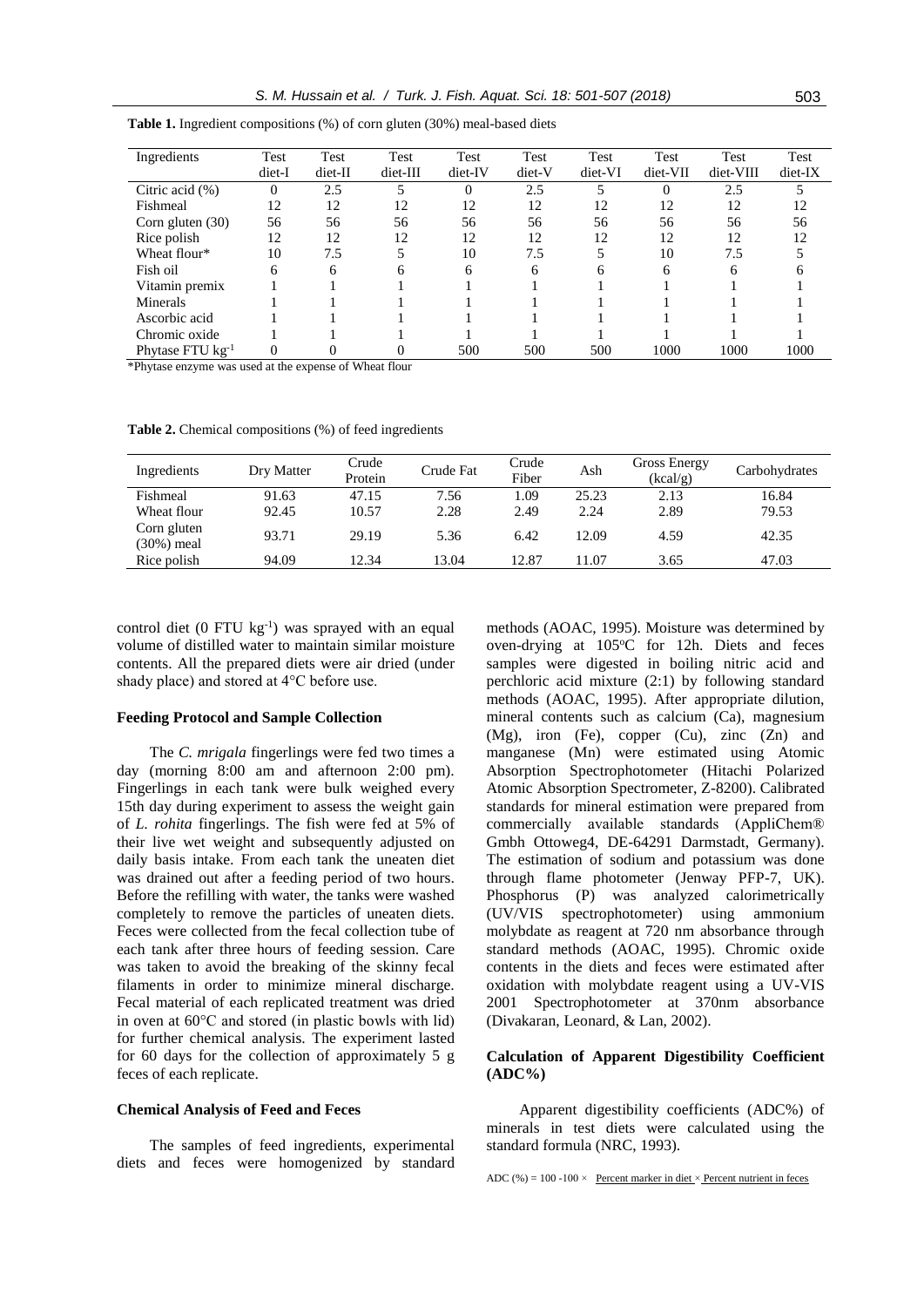Percent marker in feces × Percent nutrient in diet

#### **Data Analysis**

Two-way ANOVA was used to find out the significant differences among obtained results (Steel, Torrie, & Dickey, 1996). Corn gluten meal-based citric acid and phytase supplemented diets were compared to determine mineral digestibility using LSD (Least Significant Difference) test at 5% level of probability (Snedecor & Cochran, 1990). The CoStatcomputer package (Version 6.303, PMB 320, Monterey, CA, 93940 USA) was used for statistical analysis.

## **Results**

Minerals composition in corn gluten (30%) meal-based diets is presented in Table 3, whereas minerals in fish feces are presented in Table 4. It was observed that there was as equal mineral compositions in all test diets. On the other hand, digestibility data (Table 5) showed lowest values when *C. mrigala* fingerlings fed with the control diet (0% CA, 0 FTU kg<sup>-1</sup>), an improvement was found in test diets supplemented with CA and phytase. Highest ADC% of minerals (Ca 68%, P 77%, Na 64%, K 62%, Mg 53%, Fe 64%, Cu 68%, Mn 67% and Zn 74%) was observed in the fish fed with the test diet supplemented with 5% CA and 500 FTU kg<sup>-1</sup> followed by (Ca 65%, P 74%, Na 60%, K 59%, Mg 48%, Fe 62%, Cu 56%, Mn 63% and Zn 71%) fish fed at  $2.5\%$  CA and  $500$  FTU kg<sup>-1</sup> level based diet. Significantly lower ADC% (39%, 44%, 42%, 41%, 28%, 29%, 39%, 30% and 44%) of minerals (Ca, P, Na, K, Mg, Fe, Cu, Mn and Zn respectively) was observed in fish fed with the control diet followed up (46%, 57%, 48%, 44%, 31%, 39%, 45%, 45% and 52%) in fish fed at 2.5% CA and 0 FTU kg-1 meal-based test diet. So it can be seen that there are highly significant (P<0.05) differences (up

to 32.58%) in digestibility of minerals of the control group and that of the treated levels. The treatment of citric acid and phytase was effective to break down the mineral-phytate complexes and thus it increased the availability of minerals to fish. A significant (P<0.05) interaction was also observed between phytase and citric acid on minerals digestibility.

## **Discussions**

In old era fish feed was dependent on the use of fishmeal for essential nutrients and growth factors because fishmeal is enriched with essential nutrients and minerals (NRC, 1993; Zhou *et al.*, 2004). Due to increasing demands with the passage of time, plant by-products are being used as the alternative protein sources in fish feeds but unfortunately they have antinutritional factor (Liu *et al.*, 2013). To overcome this problem supplementation of phytase in fish feeds has been generally resulted to improve the bioavailability and utilization of plant minerals by fish (Cao *et al.*, 2007). In the current study, the maximum values in terms of minerals digestibility for *C. mrigala*  fingerlings fed on corn gluten (30%) meal-based test diets were at 500 FTU kg-1 with 5% CA supplemented diet followed by 1000 FTU  $kg^{-1}$  with 5% CA and they were significantly (P<0.05) from other test diets used.

Recent studies have shown that the addition of CA and phytase to the fish feed improved P and Ca content in Beluga (*Huso huso*) fed with soybean meal diets (Khajepour, Hosseini, & Imanpour, 2012; Liu *et al.*, 2013). Combining a low dose (0.22%) of citric acid to the phytase supplemented diets significantly increased the activity of the enzyme (Phromkunthong *et al.*, 2010).

Addition of citric acid to fish diet reduces the pH of stomach and enhances the phytase activity to breakdown the phytate complexes (Baruah *et al*., 2005). In addition to this, the epithelial cell proliferation in the GIT mucosa is also stimulated by

**Table 3.** Percentage of minerals in test diets of *Cirrhinus mrigala* fingerlings fed on citric acid and phytase supplemented corn gluten (30%) meal-based diet

| Treatm<br>ents | CА<br>(%) | Phytase level<br>$(FTU kg-1)$ | Ca     | P      | Na     | K     | Mg      | Fe     | Cu      | Mn      | Zn    |
|----------------|-----------|-------------------------------|--------|--------|--------|-------|---------|--------|---------|---------|-------|
|                |           |                               |        |        |        |       |         |        |         |         |       |
| $T_1$          |           | $\Omega$                      | 0.142  | 1.986  | 0.798  | 1.260 | 0.078   | 0.073  | 0.745   | 0.075   | 0.072 |
| T <sub>2</sub> |           | 500                           | 0.142  | 1.989  | 0.793  | 1.264 | 0.078   | 0.072  | 0.743   | 0.080   | 0.072 |
| $T_3$          | 0         | 1000                          | 0.142  | 1.975  | 0.788  | 1.268 | 0.077   | 0.072  | 0.745   | 0.084   | 0.070 |
| T <sub>4</sub> |           | $\Omega$                      | 0.143  | 1.976  | 0.795  | 1.271 | 0.079   | 0.072  | 0.748   | 0.086   | 0.073 |
| $T_5$          |           | 500                           | 0.142  | 1.979  | 0.773  | 1.278 | 0.079   | 0.074  | 0.750   | 0.090   | 0.071 |
| T <sub>6</sub> | 2.5       | 1000                          | 0.143  | 1.980  | 0.784  | 1.278 | 0.078   | 0.074  | 0.751   | 0.091   | 0.073 |
| T <sub>7</sub> |           | $\Omega$                      | 0.143  | 1.982  | 0.798  | 1.282 | 0.078   | 0.071  | 0.754   | 0.093   | 0.072 |
| $T_8$          |           | 500                           | 0.142  | 1.972  | 0.776  | 1.266 | 0.081   | 0.072  | 0.753   | 0.094   | 0.075 |
| T <sub>9</sub> |           | 1000                          | 0.143  | 1.973  | 0.771  | 1.270 | 0.080   | 0.070  | 0.754   | 0.094   | 0.072 |
| <b>PSE</b>     |           |                               | 0.0007 | 0.0011 | 0.0006 | 0.001 |         | 0.0017 | 0.00076 | 0.00078 | 0.000 |
|                |           |                               |        |        | 9      | 12    | 0.00148 | 4      |         |         | 92    |

Data are means of three replicates

 $PSE =$  pooled  $SE = \sqrt{MSE/n}$  (where  $MSE =$  mean-squared error)

(Ca: Calcium, P: Phosphorus, Na: Sodium, P: Potassium, Mn: Magnesium, Fe: Iron, Cu: Copper, Mg: Manganese, Zn: Zinc)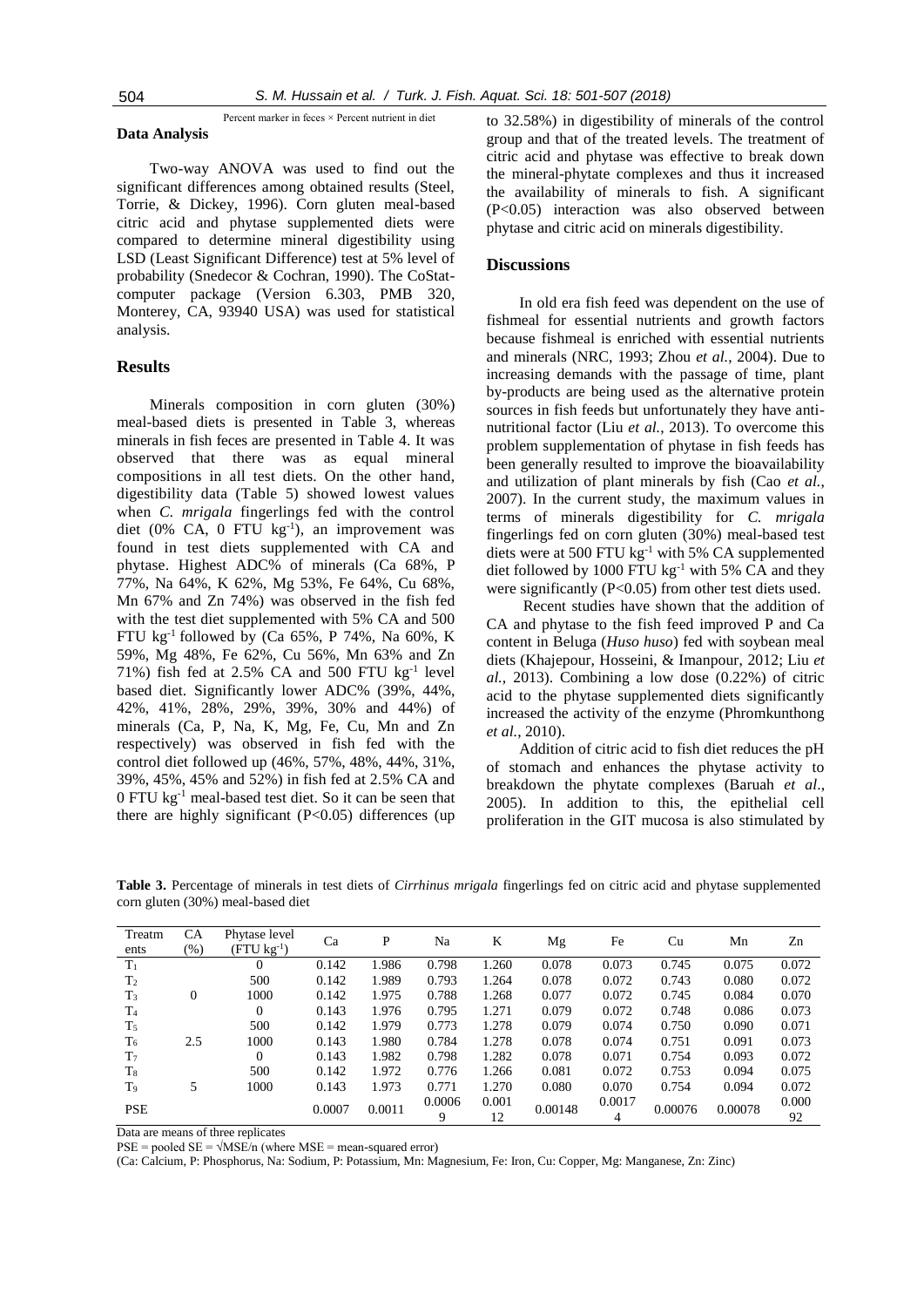|                                                 |  |  |  | Table 4. Analyzed mineral compositions in feces of <i>Cirrhinus mrigala</i> fingerlings fed on citric acid and phytase |  |  |
|-------------------------------------------------|--|--|--|------------------------------------------------------------------------------------------------------------------------|--|--|
| supplemented corn gluten (30%) meal-based diets |  |  |  |                                                                                                                        |  |  |

| Treat          | CA     | Phytase level           | Ca                   | P                    | Na                   | K                    |                      | Fe                   | Cu                   | Mn                   | Zn                   |  |
|----------------|--------|-------------------------|----------------------|----------------------|----------------------|----------------------|----------------------|----------------------|----------------------|----------------------|----------------------|--|
| ments          | $(\%)$ | $(FTU \text{ kg}^{-1})$ |                      |                      |                      |                      | Mg                   |                      |                      |                      |                      |  |
| $T_1$          |        | $\Omega$                | $0.096$ <sup>a</sup> | $1.233^{\rm a}$      | $0.515^{\rm a}$      | $0.823$ <sup>a</sup> | 0.062 <sup>a</sup>   | $0.058$ <sup>a</sup> | 0.506 <sup>a</sup>   | 0.059a               | $0.045^{\rm a}$      |  |
| T <sub>2</sub> |        | 500                     | $0.063^e$            | $0.715^{\circ}$      | $0.391^{\circ}$      | $0.678^{\circ}$      | $0.052^{\circ}$      | $0.035^{\circ}$      | $0.396^{\rm e}$      | $0.038^{\circ}$      | 0.029 <sup>d</sup>   |  |
| $T_3$          | 0      | 1000                    | $0.072$ c            | 0.815c               | $0.447$ $\degree$    | 0.756c               | 0.057c               | 0.041 <sup>c</sup>   | $0.443^{\circ}$      | $0.047$ c            | 0.033c               |  |
| T <sub>4</sub> |        | $\Omega$                | $0.085^{b}$          | 0.950 <sup>b</sup>   | 0.462 <sup>b</sup>   | 0.788 <sup>b</sup>   | 0.061 <sup>b</sup>   | 0.049 <sup>b</sup>   | 0.459 <sup>b</sup>   | 0.052 <sup>b</sup>   | 0.039 <sup>b</sup>   |  |
| T <sub>5</sub> |        | 500                     | $0.055^{\rm h}$      | 0.564 <sup>h</sup>   | 0.340 <sup>h</sup>   | 0.584 <sup>h</sup>   | $0.045$ <sup>g</sup> | $0.031$ <sup>g</sup> | $0.361$ <sup>g</sup> | $0.036$ <sup>g</sup> | $0.023^e$            |  |
| $T_6$          | 2.5    | 1000                    | $0.061$ <sup>f</sup> | $0.657$ <sup>f</sup> | 0.372 <sup>f</sup>   | 0.646 <sup>f</sup>   | 0.048 <sup>f</sup>   | 0.034 <sup>f</sup>   | 0.384 <sup>f</sup>   | 0.042 <sup>f</sup>   | 0.028 <sup>d</sup>   |  |
| T <sub>7</sub> |        | $\overline{0}$          | 0.069 <sup>d</sup>   | $0.789$ <sup>d</sup> | 0.420 <sup>d</sup>   | $0.744$ <sup>d</sup> | $0.056$ <sup>d</sup> | 0.039 <sup>d</sup>   | $0.431$ <sup>d</sup> | 0.049 <sup>d</sup>   | 0.033c               |  |
| $T_8$          |        | 500                     | $0.050^{i}$          | $0.498$ <sup>i</sup> | $0.302^{\rm i}$      | $0.527$ <sup>i</sup> | 0.041 <sup>h</sup>   | 0.028 <sup>h</sup>   | 0.342 <sup>h</sup>   | 0.034 <sup>h</sup>   | 0.021e               |  |
| T9             | 5      | 1000                    | $0.058$ <sup>g</sup> | $0.613$ <sup>g</sup> | $0.357$ <sup>g</sup> | $0.626$ <sup>g</sup> | 0.048 <sup>f</sup>   | 0.031 <sup>g</sup>   | $0.383$ <sup>f</sup> | $0.041$ <sup>f</sup> | $0.025$ <sup>f</sup> |  |
| <b>PSE</b>     |        |                         | 0.0008               | 0.0031               | 0.0017               | 0.0019               | 0.0008               | 0.000                | 0.0030               | 0.0007               | 0.0011               |  |

Means within same columns having different superscripts are significantly different at P<0.05

Data are means of three replicates

 $PSE =$  pooled  $SE = \sqrt{MSE/n}$  (where  $MSE =$  mean-squared error)

(Ca: Calcium, P: Phosphorus, Na: Sodium, P: Potassium, Mn: Magnesium, Fe: Iron, Cu: Copper, Mg: Manganese, Zn: Zinc)

**Table 5.** Minerals digestibility of *Cirrhinus mrigala* fingerlings fed on citric acid and phytase supplemented corn gluten (30%) meal-based diet

| Treat<br>ments | CA<br>$(\%)$ | Phytase<br>level<br>$(FTU kg-1)$ | Ca                   | P                    | Na                 | K                    | Mg                          | Fe                   | Cu                   | Mn                 | Zn                   |
|----------------|--------------|----------------------------------|----------------------|----------------------|--------------------|----------------------|-----------------------------|----------------------|----------------------|--------------------|----------------------|
| $T_1$          |              | $\Omega$                         | $39.11^{i}$          | 44.29 <sup>i</sup>   | $42.11^{i}$        | $41.35^{\rm i}$      | 28.37 <sup>h</sup>          | $28.80^{\rm i}$      | $39.01^{\rm i}$      | $29.68^{\rm i}$    | $43.90^{\rm i}$      |
| T <sub>2</sub> |              | 500                              | $59.25^{\circ}$      | $66.72^e$            | 54.33 <sup>e</sup> | $50.33^e$            | $38.17^e$                   | $55.00^{\circ}$      | $50.61^{\circ}$      | 55.80 <sup>e</sup> | $62.55^{\circ}$      |
| $T_3$          | $\theta$     | 1000                             | 54.61 <sup>g</sup>   | $62.95$ <sup>g</sup> | 49.10 <sup>g</sup> | 46.50 <sup>g</sup>   | 33.86 <sup>f</sup>          | 48.88 <sup>g</sup>   | $46.67$ <sup>g</sup> | 50.34 <sup>g</sup> | 57.82 <sup>g</sup>   |
| T <sub>4</sub> |              | 0                                | 46.46 <sup>h</sup>   | 56.81 <sup>h</sup>   | 47.77 <sup>h</sup> | 44.30 <sup>h</sup>   | $30.64$ <sup>g</sup>        | 38.90 <sup>h</sup>   | 44.82 <sup>h</sup>   | $45.45^h$          | 51.71 <sup>h</sup>   |
| $T_5$          |              | 500                              | 65.03 <sup>b</sup>   | 74.12 <sup>b</sup>   | 60.03 <sup>b</sup> | 58.49 <sup>b</sup>   | 48.09 <sup>b</sup>          | 61.94 <sup>b</sup>   | 56.26 <sup>b</sup>   | 63.34 <sup>b</sup> | 71.13 <sup>b</sup>   |
| $T_6$          | 2.5          | 1000                             | 61.22 <sup>d</sup>   | $69.60$ <sup>d</sup> | 56.48 <sup>d</sup> | 53.67 <sup>d</sup>   | 42.89 <sup>d</sup>          | $58.41$ <sup>d</sup> | 53.15 <sup>d</sup>   | 57.68 <sup>d</sup> | 65.32 <sup>d</sup>   |
| T <sub>7</sub> |              | $\Omega$                         | $56.77$ <sup>f</sup> | $64.23$ <sup>f</sup> | 52.70 <sup>f</sup> | $47.83$ <sup>f</sup> | $35.77^{\rm f}$             | $50.63$ <sup>f</sup> | 48.67 <sup>f</sup>   | $52.18^{f}$        | $59.02$ <sup>f</sup> |
| $T_8$          |              | 500                              | 67.70 <sup>a</sup>   | 76.87 <sup>a</sup>   | 64.41 <sup>a</sup> | 61.92 <sup>a</sup>   | $53.50^{\circ}$             | 64.23 <sup>a</sup>   | $58.43^{\circ}$      | 67.02 <sup>a</sup> | 73.88 <sup>a</sup>   |
| T9             | 5            | 1000                             | 63.47 <sup>c</sup>   | 72.03c               | 58.26 <sup>c</sup> | $55.63^{\circ}$      | 45.29 <sup>c</sup>          | $60.11$ <sup>c</sup> | 54.19 <sup>c</sup>   | 60.27c             | 68.73 <sup>c</sup>   |
| <b>PSE</b>     |              |                                  | 0.5999               | 0.3604               | 0.4851             | 0.53                 | 1.1517                      | 1.5416               | 0.4927               | 0.9509             | 1.5311               |
| . .            | $\cdots$     | $\sim$ $\sim$<br>$\sim$          | $\cdots$             |                      |                    | $\cdots$             | $\sim$ $\sim$ $\sim$ $\sim$ |                      |                      |                    |                      |

Means within same column having different superscripts are significantly different at P<0.05

Data are means of three replicates

 $PSE =$  pooled  $SE = \sqrt{MSE/n}$  (where  $MSE =$  mean-squared error)

(Ca: Calcium, P: Phosphorus, Na: Sodium, P: Potassium, Mn: Magnesium, Fe: Iron, Cu: Copper, Mg: Manganese, Zn: Zinc)

citric acid (Sakata, Adachi, Hashida, Sato, & Kojima, 1995) and thus the digestibility of minerals increases. The results of current study proved the synergetic effect of citric acid and phytase because the digestibility of minerals was significantly improved after acidification of phytase supplemented diets. The digestibility values of Ca, P, Na, K, Mg, Cu, Mn, Zn and Fe were highest at 5% citric acid and 500 FTU  $kg<sup>-1</sup>$  in case of corn gluten (30%) meal-base test diet. The results of the present study are consistent with that of Baruah *et al*. (2007) who found maximum digestibility of major minerals at 3% citric acid and 500 FTU kg-1 phytase level. They also reported a significant interaction between citric acid (3%) and phytase (500 FTU kg<sup>-1</sup>) on absorption of P, Na, K, Mg, Mn, and Fe in *L. rohita* fingerlings fed on plant meal-based diet. Similarly, Hussain *et al.* (2016) claimed an improvement in mineral digestibility in phytase treated groups with supplementation of citric acid as compared to control group. They found that phytase inclusion at the level of 400 FTUkg<sup>-1</sup> and 4% citric acid efficiently increased mineral contents in *L. rohita* fingerlings. Nearly Similar to our results, Shah, Afzal, Shafaat, Hussain, and Zeeshan (2015) concluded that citric acid (3%) and Phytase (500 FTUkg-1 ) supplemented soybean meal-based diet showed the potential to improve muscle mineralization of *L. rohita* juveniles individually as well as synergistically. The minute variations in the results of the present study and those of the previous ones might be associated with difference in diet composition, fish species and rearing conditions. Contrary to our results non-significant interactions were observed between phytase and citric acid on mineral utilization of juvenile yellow catfish (Zhu, Xuan, Qiliang, Mingming, & Chunfang, 2014). Soybean meal treated with phytase and citric acid had no effects on the calcium and phosphorus of muscle, scute and serum in beluga *Huso huso* (Khajepour & Hosseini, 2010).

Citric Acid enhances the mineral availability from fish and plant meal and mitigates inhibitory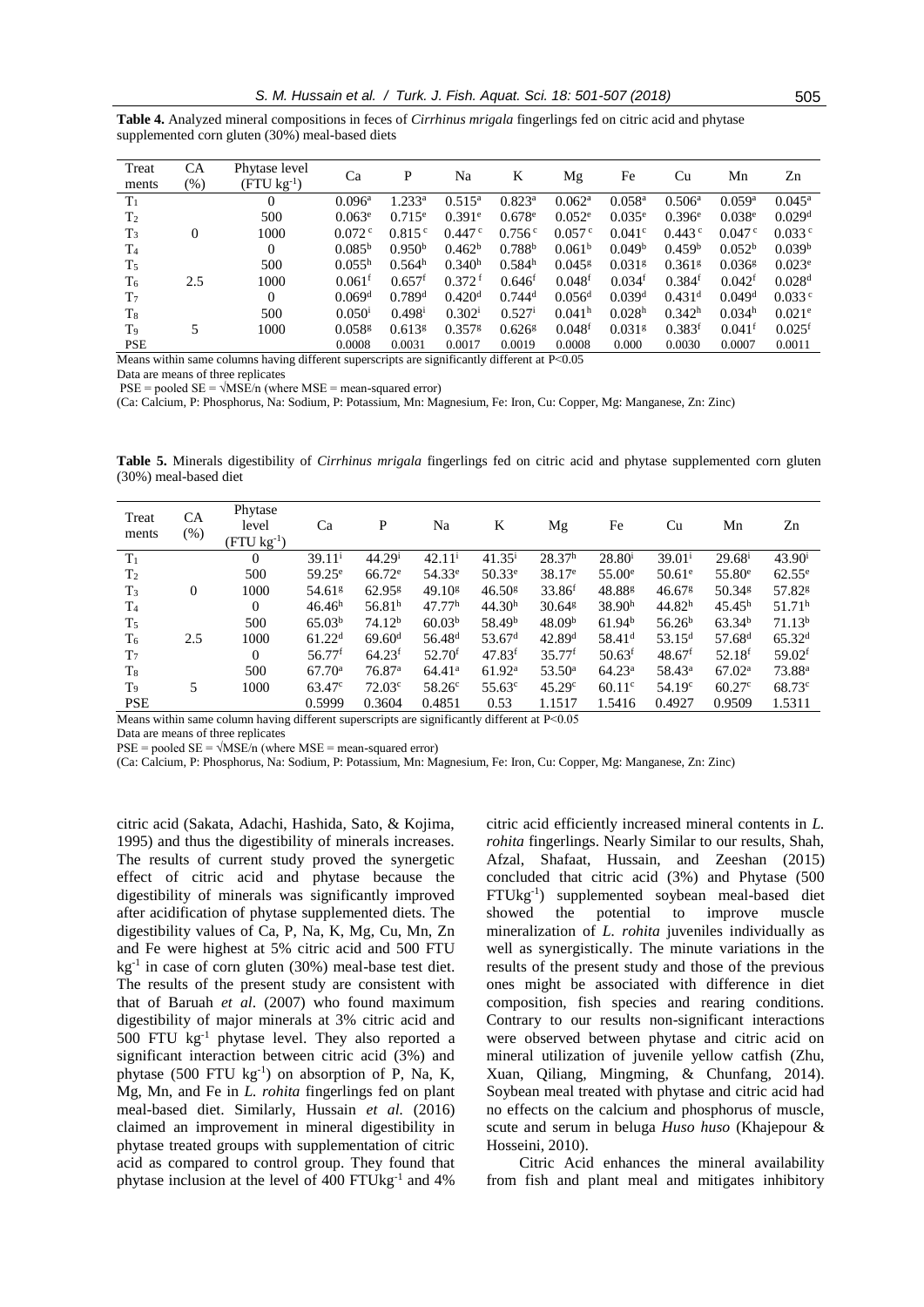effect of some dietary component (e.g. phytate) on mineral availability in plant meal (Khajepour & Hosseini, 2012b). A significant improvement of minerals (Ca, P, Na, K, Mg, Fe, Cu, Mn and Zn) retention in *C. mrigala* fingerlings fed on acidified phytase treated corn gluten (30%) meal-based diet has confirmed the hydrolysis of dietary anti-nutritional factors like phytate according to this study.

In conclusion, the recent study provides evidence that acidification of phytase treated corn gluten (30%) meal-based diet fed to *C. mrigala* fingerlings increases the minerals digestibility and reduces their discharge into the water. It also proves a great interaction between citric acid and phytase regarding to increase mineral digestibility in fish (*Cirrhinus mrigala*) fed on plant meal-based diet. The optimum levels for supplementation in corn gluten (30%) meal-based diet are 5% citric acid and 500 FTU kg-1 phytase.

## **References**

- Abid, M., & Ahmed, M.S. (2009). Efficacy of feeding frequency on growth and survival of *Labeo rohita* (Hamilton) fingerlings under intensive rearing. *Journal of Animal and Plant Science, 19*, 111-113.
- Allan, G.L., & Rowland, S.J. (1992). Development of an experimental diet for silver perch *(Bidynus bidyanus). Austasia Aquaculture*, *6*, 39-40.
- Alliot, E., Pastoreaud, A., Pelaez, J., & Metailler, R. (1979). Utilisation des farines vegetales et des levures cultivees sur alcanes pour l'alimentation du bar (*Dicentrarchus labrax*) In: J.E. Halver and K. Tiews (Editors), *Finfish Nutrition and Fishfeed Technology*, Vol. II. Heenemann, Berlin, pp. 229- 238.
- AOAC (Association of Official Analytical Chemists). (1995). Official Methods of Analysis.15th Ed. Association of Official Analytical chemists, Washington, D.C. USA., 1094.
- Baruah, K., Pal, A. K., Sahu, N. P., Jain, K. K., Mukherjee, S.C., & Debnath, D. (2005). Dietary protein level, microbial phytase, citric acid and their interactions on bone mineralization of *Labeo rohita* (Hamilton) juveniles. *Aquaculture Research, 36*, 803-812. http://dx.doi.org/10.1111/j.1365-2109.2005.01290.x
- Baruah, K., Sahu, N.P., Pal, A.K., & Debnath, D. (2004). Dietary Phytase: An ideal approach for cost effective and low-polluting aqua feed. *NAGA, World Fish Center Quarterly*, *27,* 15-19.
- Baruah, K., Sahu, N.P., Pal, A.K., Jain, K.K., Debnath D., & Yengkokpam S. (2007). Interaction of dietary microbial phytase, citric acid and crude protein level on mineral utilization by Rahu, *Labeo rohita* (Hamilton), Juveniles. *Journal of World Aquaculture Society*, *38*(2), 238-249.

http://dx.doi.org/10.1111/j.1749-7345.2007.00092.x

- Cao, L., Wang, W., Yang, C., Yang, Y., Diana, J., Yakupitiyage, A., Luo, Z., & Li, D. (2007). Application of microbial phytase in fish feed. *Enzyme and Microbial Technology, 40*, 497-507. http://dx.doi.org/10.1016/j.enzmictec.2007.01.007
- Dalsgaard, J., Ekman, K.S., Pedersen, P.B., & Verlhac, V. (2009). Effect of supplemented fungal phytase on performance and phosphorus availability by

phosphorus-depleted juveniles rainbow trout (*Oncorhynchus mykiss*), and on the magnitude and composition of phosphorus waste output. *Aquaculture, 286*, 105-112.

http://dx.doi.org/10.1016/j.aquaculture.2008.09.007

- Davies, S.J., Williamson, J., Robinson, M., & Bateson, I. (1989). Practical inclusion levels of common animal by-products in complete diets for tilapia *(Oreochromis mossambicus*). *Proceedings Third International Symposium on Feeding and Nutrition in Fish, Toba, Japan*, 325-332.
- Divakaran, S., Leonard, G.O., & Lan, P.F. (2002). Note on the methods for cetermination of chromic oxide in shrimp feeds. *Journal of Agriculture and Food Chemistry*, *50*, 464-467. <http://dx.doi.org/10.1021/jf011112s>
- Gaddowski, D.M., & Caddel, S.M. (1991). Effect of temperature on early life history stages of California halibut *Paralichthys californicus*. *Fish Bull, 89,* 567- 576.
- Greiner, R., & Konietzny, U. (2006). Phytase for food application. *Food technology and biotechnology*, *44*(2), 125-140.
- Helland, S., Denstadli, V., Witten, P.E., Hjelde, K., Strobakken, T., Skrede, A., Asgard, T., & Baeverfjord, G. (2006). Hyper dense vertebrae and mineral content in Atlantic salmon (*Salmo salar* L.) fed diets with graded levels of phytic acid. *Aquaculture*, *261*, 603-614.
- http://dx.doi.org/10.1016/j.aquaculture.2006.08.027 Hu, B., Ferrell, M., Lim, C.E., & Davis, D.A. (2012). Evaluation of traditional diet and corn gluten feed substituted alternative diet for pond-raised hybrid catfish on production and xanthophyll level. *Aquaculture*, 354–355.

http://dx.doi.org/10.1016/j.aquaculture. 2012.04.038

- Hussain, S.M., Ahmad, S., Shahzad, M.M., Arsalan, M.Z.H., Riaz, D., Ahmad, N., Tabassum, S., & Ahmad, A.W. (2016). Mineral digestibility of *Labeo rohita* fingerlings fed on cottonseed meal-based diets supplemented with citric acid and phytase enzyme. *International Journal of Biosciences*, *8*(2), 25-35. http://dx.doi.org/10.12692/ijb/8.2.25-35 .
- Hussain, S.M., Javed, M., Asghar, S., Hussain, M., Abdullah, S., Raza, S.A., & Javid, A. (2010). Studies on growth performance of metals mixture stressed *Cirrhinus mrigala* in earthen ponds. *Pakistan Journal of Agriculture Sciences*, *47*, 263-270.
- Hussain, S.M., Javed, M., Javid, A., Javid, T., & Hussain, N. (2011). Growth responses of *Catla catla*, *Labeo rohita* and *Cirrhinus mrigala* during chronic exposure of iron. *Pakistan Journal of Agriculture Sciences*, *48*, 239-244.
- Jorquera, M., Martinez, O., Maruyama, F., Marschiner, P., & Mora D.L. (2008). Current and future biotechnology applications of bacterial phytases and phytase-producing bacteria. *Microbes and Environments, 23*, 182-191. http://dx.doi.org/10.1264/jsme2.23.182
- [Khajepour,](http://www.sciencedirect.com/science/article/pii/S0377840111004159) F., & [Hosseini,](http://www.sciencedirect.com/science/article/pii/S0377840111004159) S.A. (2012a). Citric acid improves growth performance and phosphorus digestibility in Beluga (*Huso huso*) fed diets where soybean meal partly replaced fish meal*. Journal of Animal Feed Sciences*, *10*, 10-16.

http://dx.doi.org/10.1016/j.anifeedsci.2011.10.001

Khajepour, F., & [Hosseini,](http://www.sciencedirect.com/science/article/pii/S0377840111004159) S.A. (2012b). Calcium and phosphorus status in juvenile Beluga (*Huso huso*) fed